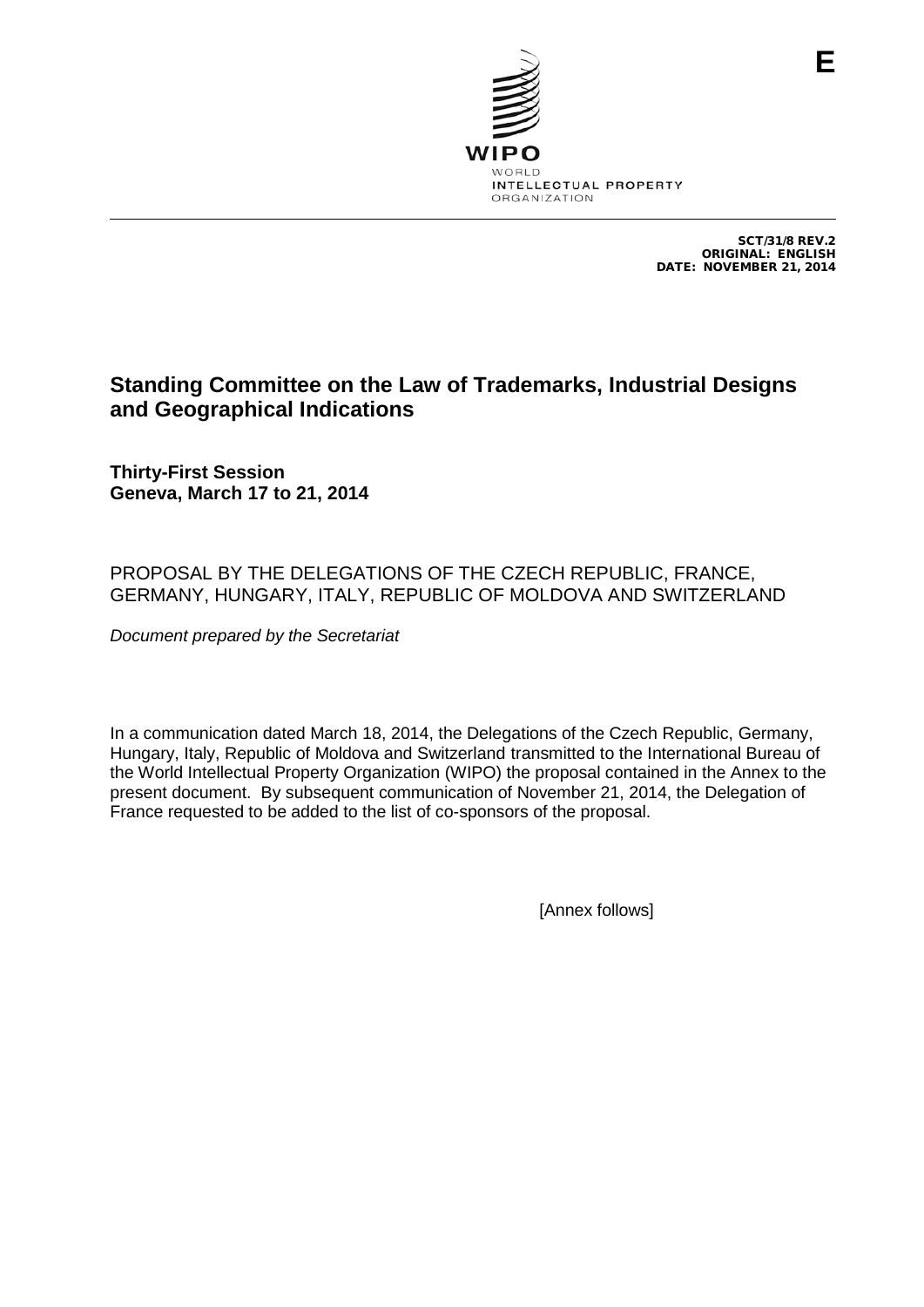### **PROTECTION OF GEOGRAPHICAL INDICATIONS AND COUNTRY NAMES IN THE DOMAIN NAME SYSTEM**

## INTRODUCTION

1. At the  $24<sup>th</sup>$  session of the SCT a number of delegations and representatives of observers expressed the need for enhanced protection of intellectual property rights in the Domain Name System (DNS). Concerns were particularly raised in the context of the expansion of DNS initiated by the Internet Corporation for Assigned Names and Numbers (ICANN) to introduce new generic top level domain names (gTLD). As a result of the discussion the SCT requested the Secretariat to report on relevant development in that area. Similar request was communicated to the Secretariat in the following sessions of the SCT since autumn of 2010.

2. The SCT already addressed the issue of possible conflicts of domain names and intellectual property rights, including trademarks, country names and geographical indications, parallel to the first and second WIPO Internet Domain Name Processes. Several aspects of cyber squatting in the DNS have raised reasonable doubts among members of SCT as to whether the WIPO Uniform Domain Name Dispute Resolution Policy (UDRP) would provide effective forum for mediation, therefore proposal was made to review and broadening the scope of UDRP to country names and geographical indications.

3. The cosponsors of this proposal are of the opinion that discrepancies regarding the effective protection of intellectual property rights in the DNS have not been duly addressed in the last decade. In addition, the introduction of new gTLDs resulted in new undesirable possibilities for registration and use of domain names that violate intellectual property rights. Therefore it seems to be essential for the SCT to further analyze the particular points of conflicts in order to identify areas of improvement and possible measures to be taken.

#### Extending the scope of UDRP to Country Names and Geographical Indications

1. The UDRP is a well recognized dispute resolution service which proved to be very successful in the last 15 years. According to Paragraph 4) a) of UDRP policy, the dispute resolution is only available for request based on earlier trademarks or service marks. As a consequence of this rule, country names, indications of source or geographical indications cannot be invoked in the UDRP, even though domain names can be easily registered and used in a deceptive manner. This deficiency already appeared in the First and Second WIPO Domain Name Process, where several comments clearly indicated that such limited scope of UDRP is an obstacle for safeguarding the legitimate interest of right holders.

2. According to point 238. of the final report of the Second WIPO Internet Domain Name Process, *it is undeniable that there is widespread evidence of the registration and use of geographical indications and other geographical source identifiers by persons who have no connection whatsoever with the locality to which the identifiers refer. These practices are misleading and harm, first, the integrity of the naming systems in which those geographical*  identifiers operate and, secondly, the credibility and reliability of the DNS. After 2003 this question was not consulted by the SCT, mainly because the committee was concentrating its work on the revision of the Trademark Law Treaty at that time.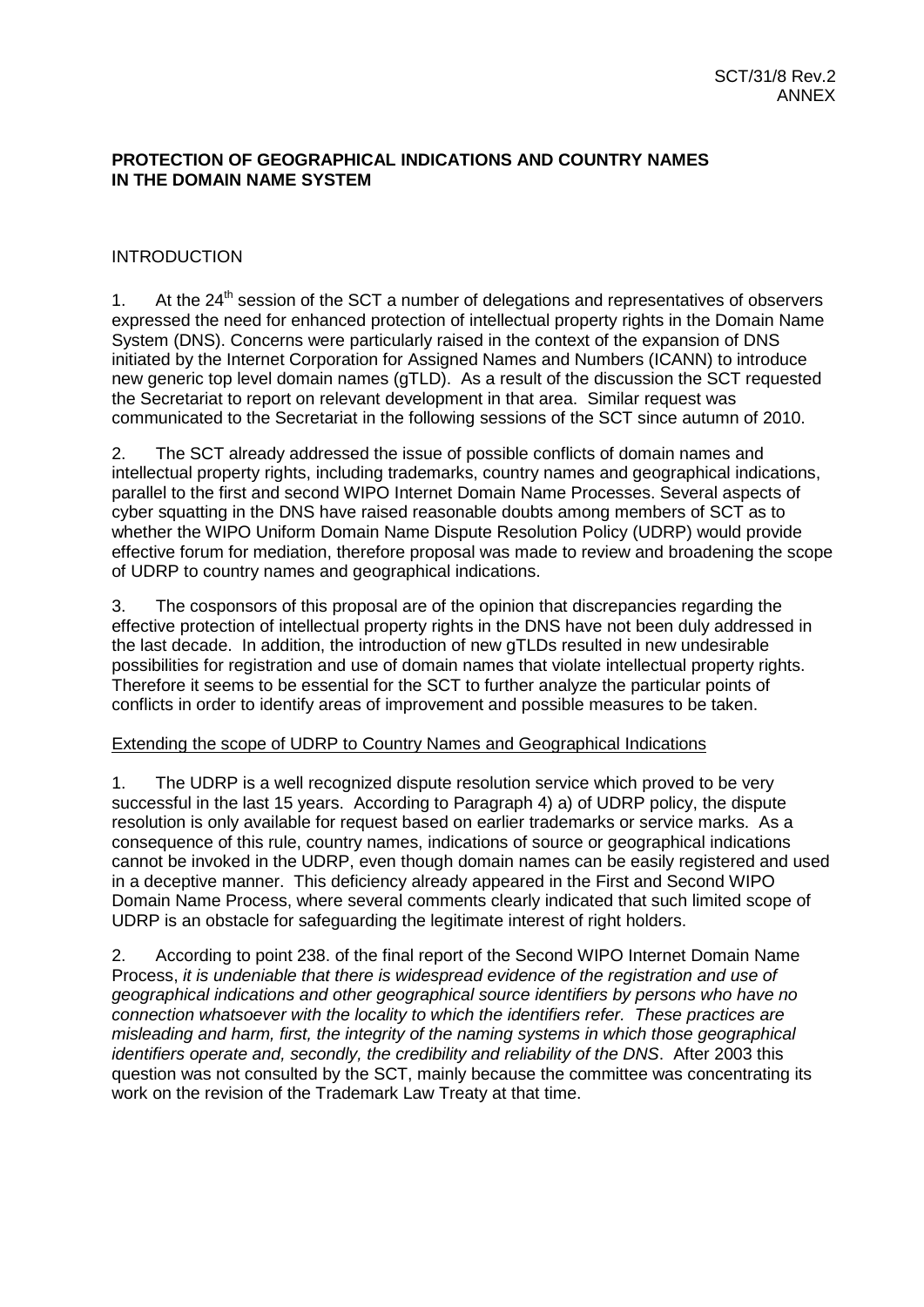3. The increasing role of Internet in the global movement of goods and services is evident, such as the growing importance of domain names which became the most relevant business identifier for consumers. However it is unclear even today what impact of this impressive development of trade on the Internet and the growing number of delegated domain names had on the protection of country names and geographical indications. It is also necessary to learn how the limited scope of UDRP affected the legitimate interest of their right holders.

4. It is worth mentioning the value of geographical indications in terms of economy and culture. Due to the fact that genuine products with protected geographical indication are closely connected to their place of production and are influenced by specific local factors, they create value for local communities and properly inform the consumers about the origin of the product. They support rural development and promote new job opportunities in production, processing and other related services, and in the same time strengthen consumer loyalty. Geographical indications are a useful intellectual property right for developing countries because of their potential to add value and promote rural socio-economic development.

5. However, as a consequence of such high commercial value of geographical names, they are exposed to misuse and counterfeiting. The abuse of geographical indications limits access to certain markets and undermines consumer loyalty. In the absence of effective measures against misuse of geographical indications and other important geographical names in the operation of DNS, the risk of infringement of such intellectual property rights increased significantly.

6. The cosponsors of this proposal therefore propose to extend the discussion in the SCT with a view to making a recommendation to modify the UDRP so as to permit complaints to be made concerning registration and use of domain names in violation of the protection of geographical indications and to confirm the need of the extension of UDRP to country names following the decision of the General Assembly in 2002. The cosponsors request the preparation of a study that shall investigate:

- − whether the need of users for the protection of geographical indications in the DNS has changed,
- − whether the measures available today for holders of geographical indications against infringing domain names are effective enough and
- − how the existing legal and procedural framework could be improved.